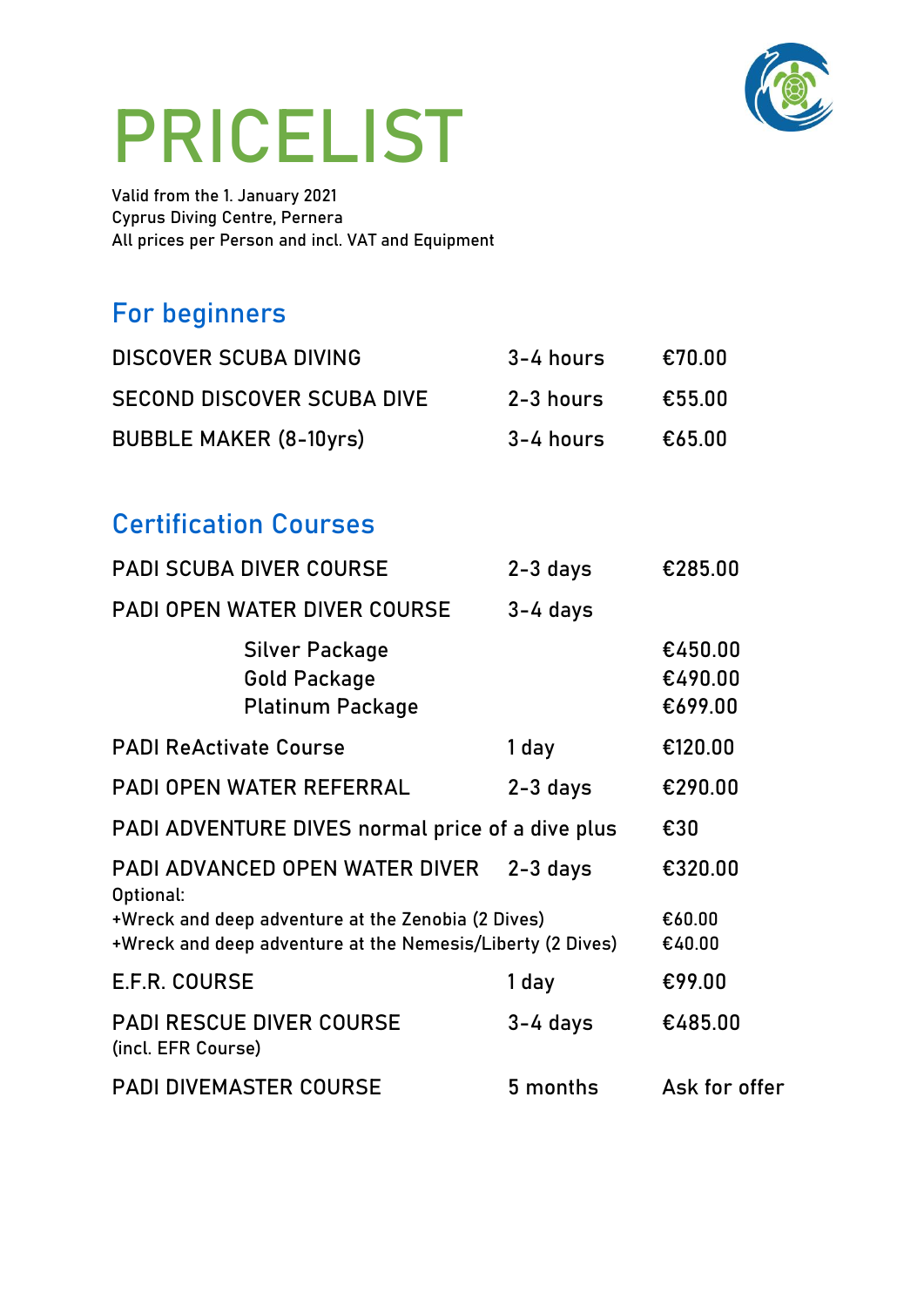### Speciality Courses



| PADI ENRICHED AIR DIVER (1 dive)     | 1 day      | €170.00 |
|--------------------------------------|------------|---------|
| PADI DEEP DIVER (4 dives)            | $2-3$ days | €295.00 |
| PADI WRECK DIVER (4 dives)           | $2-3$ days | €320.00 |
| <b>PADI WRECK DIVER INCL ZENOBIA</b> | $2-3$ days | €380.00 |
| PADI EQUIPMENT SPECIALIST            | 1 day      | €150.00 |
| <b>PADI DRY SUIT DIVER</b>           | 2 days     | €210.00 |

#### Fun Dives

| <b>SINGLE DIVE</b>              | 1 dive / day $\epsilon$ 45.00 |         |
|---------------------------------|-------------------------------|---------|
| <b>TWO DIVE PACKAGE</b>         | 2 dives $/$ day               | €80.00  |
| <b>FOUR DIVE PACKAGE</b>        | 2 dives / day                 | €155.00 |
| <b>SIX DIVE PACKAGE</b>         | 2 dives $/$ day               | €220.00 |
| <b>TEN DIVE PACKAGE</b>         | 2 dives / day                 | €345.00 |
| ADDITIONAL DIVE AFTER TEN DIVES |                               | €34.00  |

\*Families (min. 3 divers) can share a dive package

#### Additional Fees (normal price of a dive plus)

| <b>NIGHT DIVE</b>           |           | €10.00 |
|-----------------------------|-----------|--------|
| UNDERWATER MUSEUM AYIA NAPA | entry fee | €8.00  |
| <b>LOCAL BOAT DIVES</b>     | 1 Dive    | €20.00 |
| <b>LOCAL BOAT DIVES</b>     | 2 Dives   | €35.00 |
| ZENOBIA (incl. Lunch)       | 2 Dives   | €60.00 |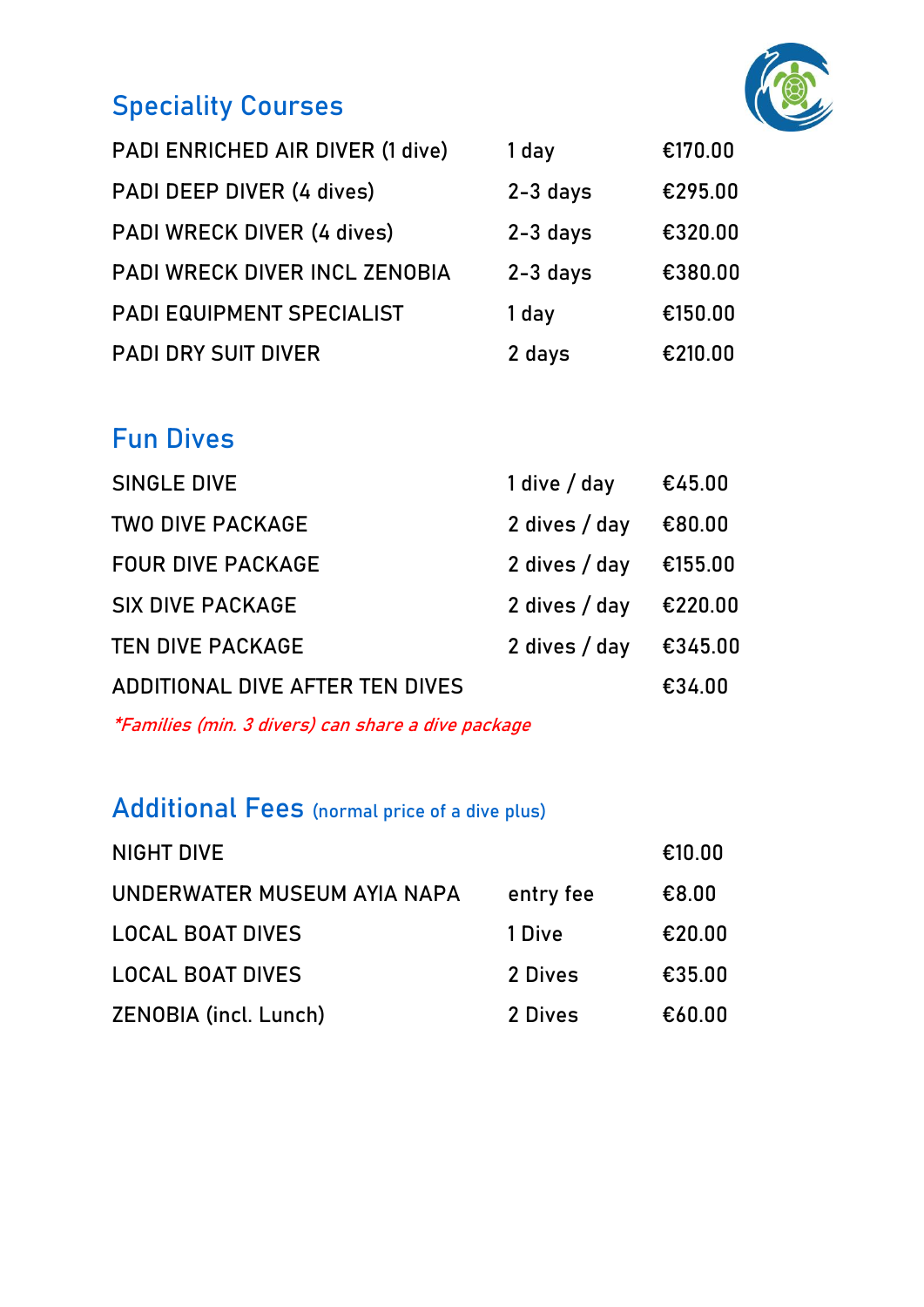

#### **Other**

| PHOTO's from your Dive (not edited)  |           | €10.00 |
|--------------------------------------|-----------|--------|
| VIDEO from your Dive (edited)        | $4-6$ min | €40.00 |
| NITROX TANK (per Cylinder up to 40%) |           | €6.00  |
| DIVE COMPUTER RENT                   | per day   | €5.00  |

## Dive Club and Members

| Dive Club Membership       | 1 Year             | €240.00 |
|----------------------------|--------------------|---------|
|                            | $\frac{1}{2}$ Year | €150.00 |
| Dive Club Guest Membership | entry fee          | €70.00  |

#### Discounts on Diving activities

| <b>Own Equipment</b>        | $10\%$                     |
|-----------------------------|----------------------------|
| Groups (more than 4 Divers) | Ask for our special Prices |

### PADI eLearning Touch Courses

This Prices will be deducted from our Course prices if you do your Course with us. As well you can finish your Course with every PADI Instructor around the world.

| <b>PADI Open Water Diver</b>          | €135.00 |
|---------------------------------------|---------|
| <b>PADI Advanced Open Water Diver</b> | €135.00 |
| <b>PADI Rescue Diver</b>              | €135.00 |
| <b>PADI NITROX</b>                    | €120.00 |
| <b>PADI ReActivate Course</b>         | €75.00  |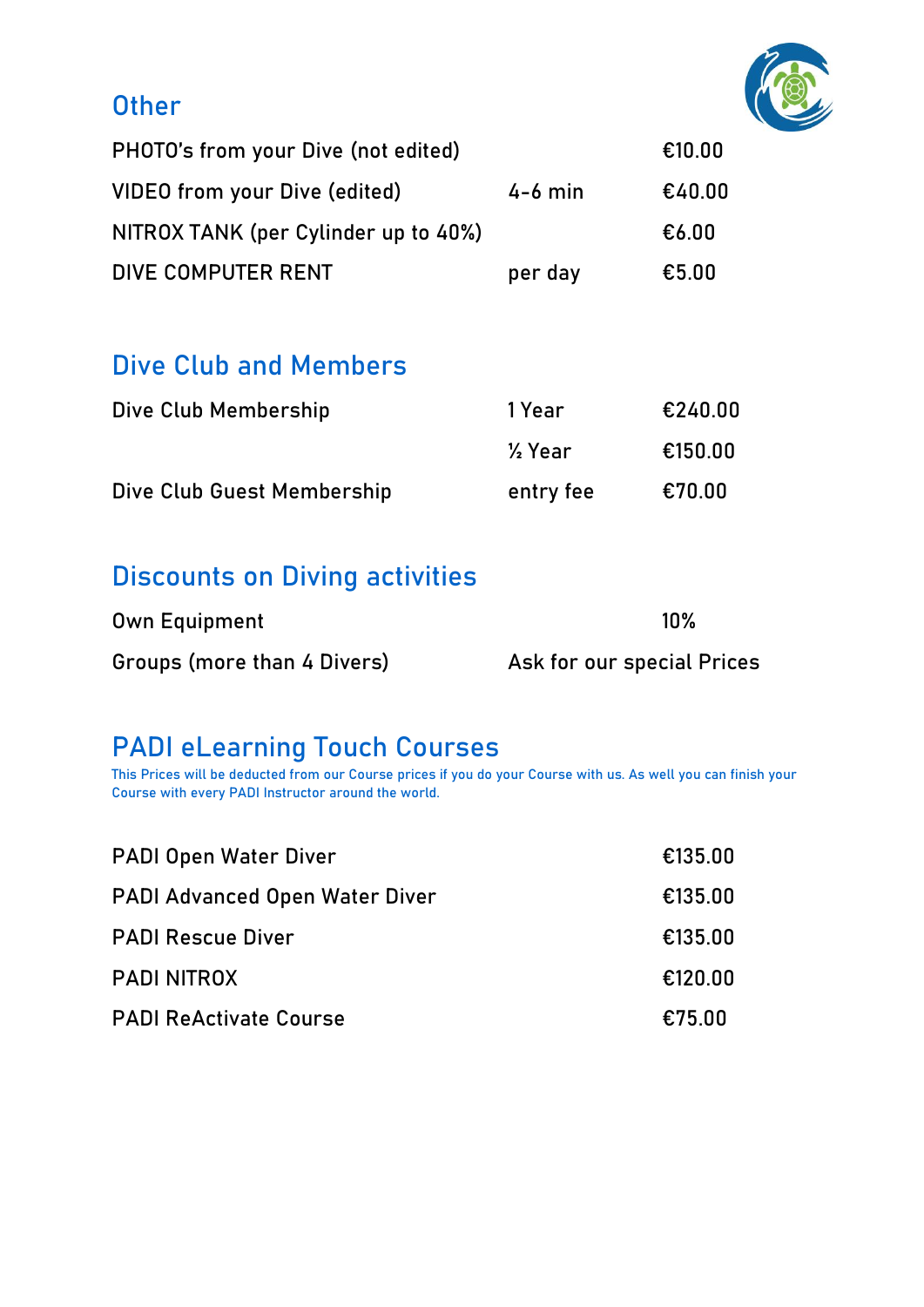

# SPECIAL OFFERS AND EVENTS 2021

#### All year around

**Discover Cyprus – 4 Days Diving €375.00** Day 1: 2 Local Dives (Green Bay / Cyclops) Day 2: Nemesis Wreck + Artificial Reef Day 3: 2 Local Dives (De Costa + Caves) Day 4: Zenobia Wreck (2 Dives incl. Lunch)

**From Zero to Advanced – 6 Days Diving €740.00** Day 1: Discover Scuba Diving Day 2: Open Water Course Day 3: Open Water Course Day 4: Open Water Course Day 5: Advanced Open Water Course Day 6: Advanced Open Water Diver Course

**ZENOBIA Trip €195.00** Day 1: 2 Local Dives Day 2: Zenobia Trip (Two dives incl. Lunch and Nitrox)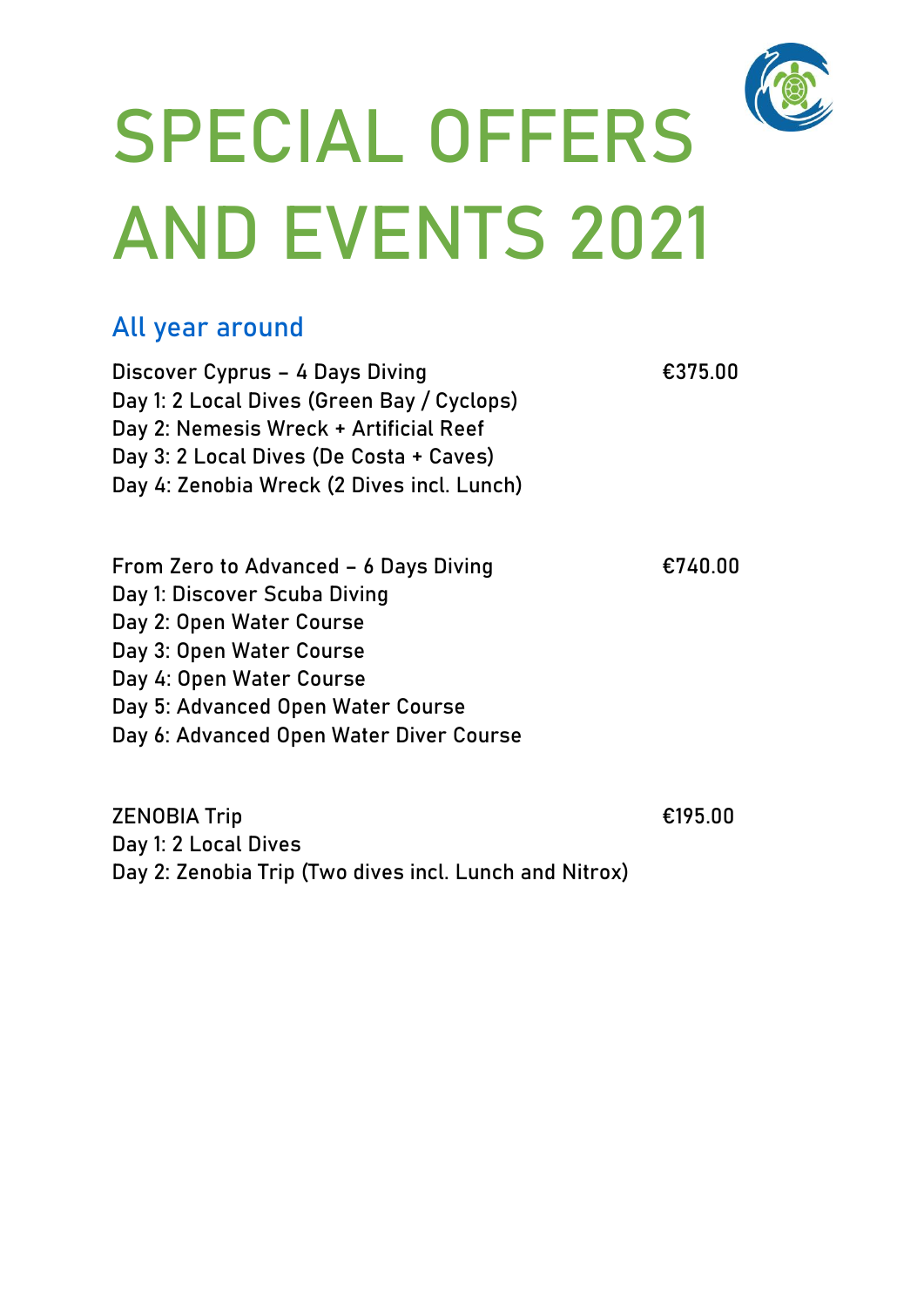

# April

| FREE ENTRY TO THE UW MUSEUM                                                  |                  |                   |
|------------------------------------------------------------------------------|------------------|-------------------|
| <b>PADI Open Water Diver Course</b>                                          | €450             | €390.00           |
| 1. April 2021 Beach Clean Up                                                 |                  | Free              |
| <b>May</b>                                                                   |                  |                   |
| FREE ENTRY TO THE UW MUSEUM                                                  |                  |                   |
| <b>DISCOVER SCUBA DIVING</b>                                                 | €70              | €55.00            |
| 1. May 2021 Beach Clean Up                                                   |                  | Free              |
| June                                                                         |                  |                   |
| Zenobia Wreck                                                                | €140             | €120              |
| 1. June 2021 Beach Clean Up                                                  |                  | Free              |
| 21. June 2021 Dan's 31th Birthday Dive                                       | £45              | €31               |
| July                                                                         |                  |                   |
| PADI ENRICHED AIR DIVER (1 dive)                                             | €170             | €140              |
| <b>August</b>                                                                |                  |                   |
| <b>NITROX Tank</b>                                                           | €6.00            | €2.50             |
| <b>September</b>                                                             |                  |                   |
| <b>Wreck Diver Speciality Course</b>                                         | €320.00          | €280.00           |
| <b>October</b>                                                               |                  |                   |
| <b>PADI Open Water Diver Course</b><br>31. October 2021 Halloween Night Dive | €450             | €390.00<br>€75.00 |
| <b>November</b>                                                              |                  |                   |
| <b>Trip to Egypt</b>                                                         | Price on request |                   |
|                                                                              |                  |                   |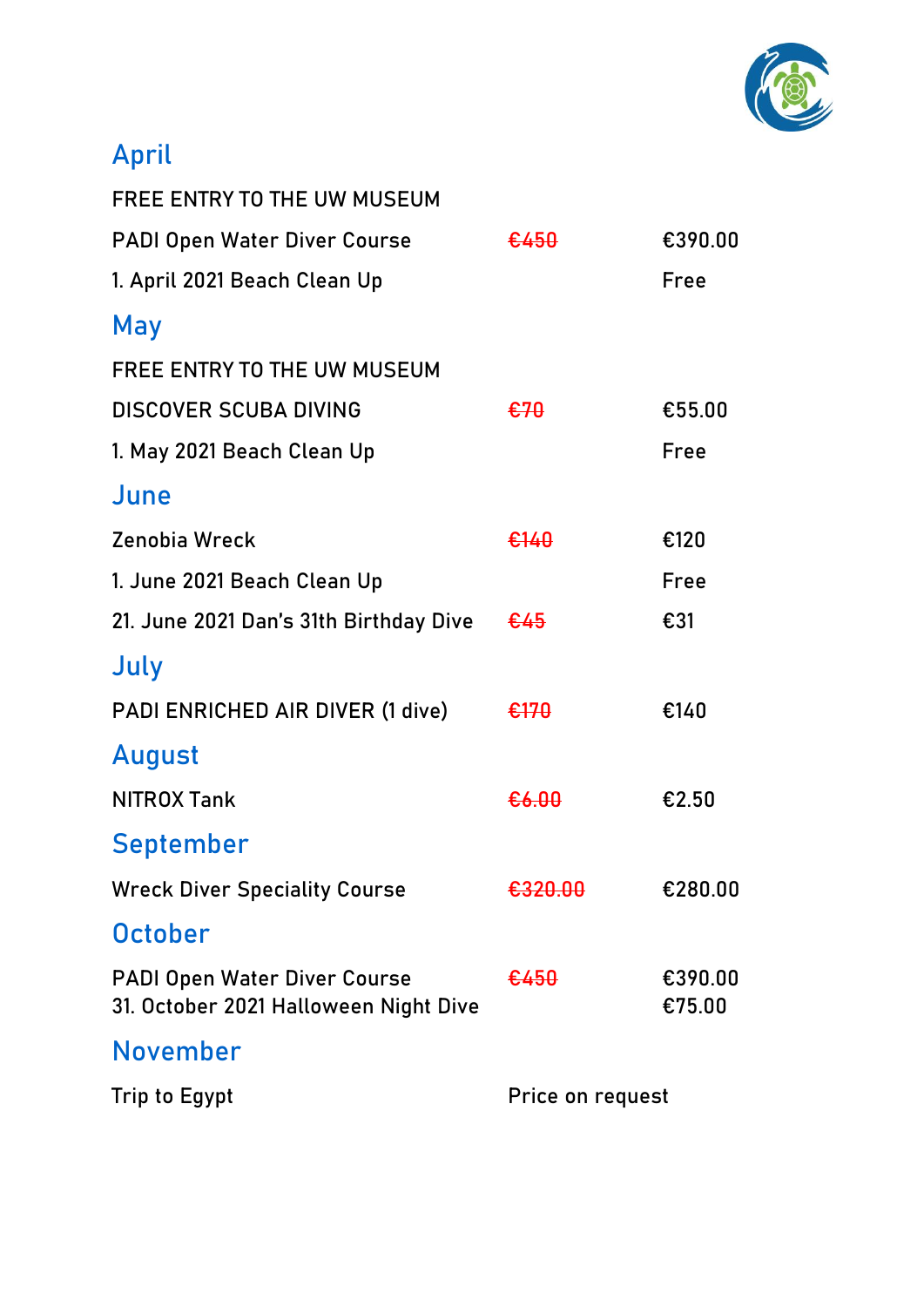

# Service Centre

#### APEKS

| 1 <sup>st</sup> Stage | per Stage | €40.00 |
|-----------------------|-----------|--------|
| $2nd$ Stage           | per Stage | €30.00 |
| <b>Full Service</b>   |           | €90.00 |

#### AQUALUNG

| 1 <sup>st</sup> Stage | per Stage | €50.00  |
|-----------------------|-----------|---------|
| $2nd$ Stage           | per Stage | €40.00  |
| <b>Full Service</b>   |           | €115.00 |